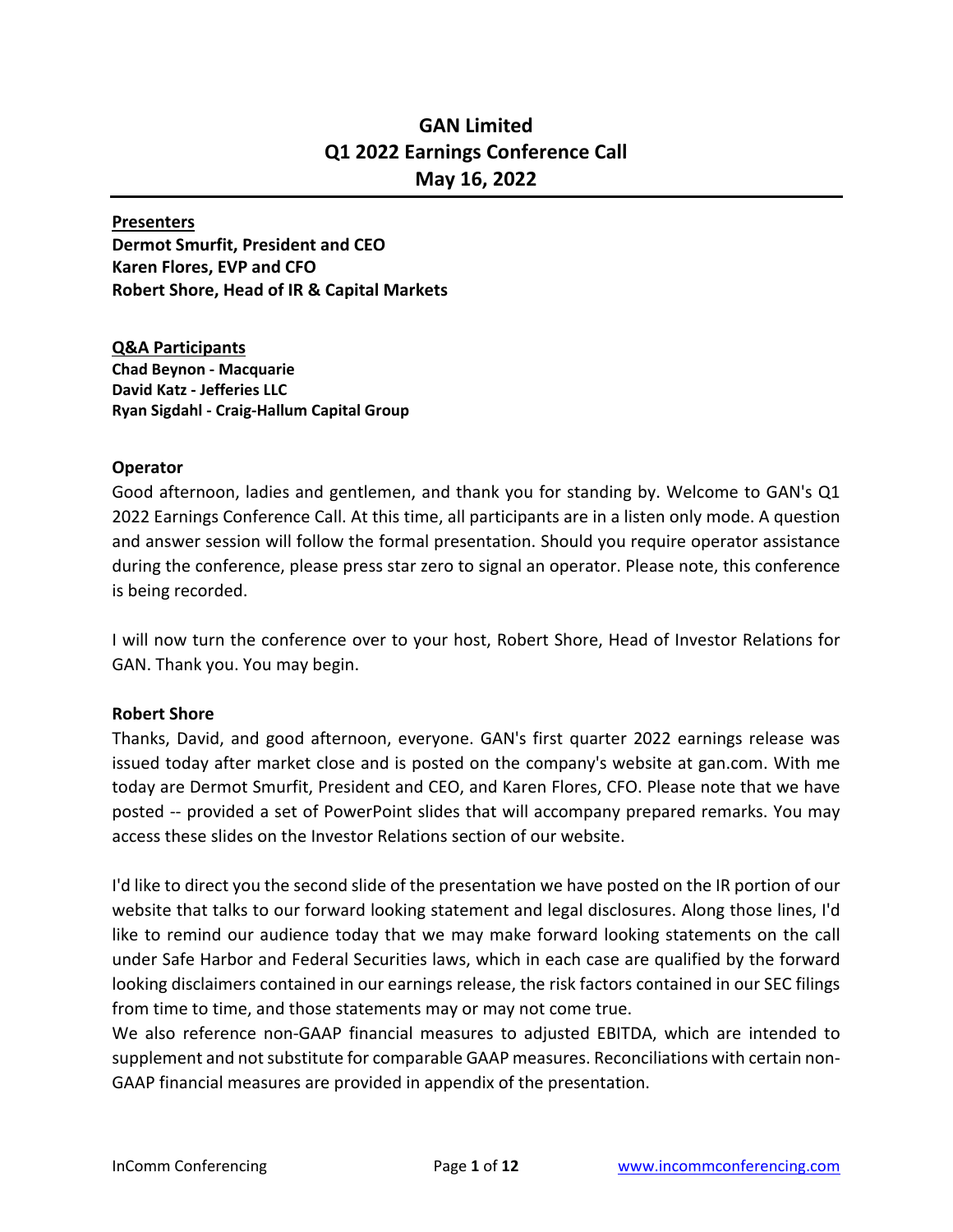With that, I'll turn the call over to our CEO, Dermot Smurfit. Dermot, go ahead please.

### **Dermot Smurfit**

Thank you, Bobby, and good afternoon, everyone. Please join me on the fourth slide of the presentation to discuss our first quarter 2022 financial performance and operating segment results encompassing both our B2B enterprise software segment and our international B2C internet gaming segment.

The first quarter was a record quarter in nearly all aspects of our business with 38% growth in revenue, driven by both our B2C segment and the performance of our recurring B2B revenues with underlying B2B real money internet gaming revenues growing 50% year-on-year. The better scale achieved from this revenue growth coupled with our cost rationalization delivered \$3 million of adjusted EBITDA in the quarter, which sets the scene for the remainder of 2022 and continued delivery of profitable growth.

Our B2C revenues and KPIs remain very strong indeed. We saw a 71% increase in top line revenue, driven by a 57% increase in handle or turnover and our active customers were up 106% from the prior year. Sports margin was 7.2% for the quarter or essentially in line with our normalized margin of approximately 7%. Importantly, our marketing spend as a percentage of GGR was 17%, which is about one-third of what domestic U.S. B2C operators are currently spending.

This is driven by our unique in-house setting of lines, our local approach to sports related sponsorships, and market leading features offered within our sports product experience favored by both recreational and veteran sports gamblers alike. Coupled of course to the growing strength of our increasingly recognized B2C brand Coolbet.com represented by our trade marked unruly polar bear character. Collectively, this enables a profitable cash generative business.

On the B2B side, in the first quarter, we delivered a 39% increase in gross operating revenue yearover-year with the recurring revenue portion of the business that we refer to as platform and content fees growing by 17% from the prior year, driven by an all-time record of \$300 million in gross operating revenue delivered to our clients through our B2B platform.

Turning now to the operational highlights. It's been an incredibly busy few months for the B2B division. I'll take the opportunity to express my thanks to divisional President Mr. Don Ryan, and extreme admiration for our entire B2B team for their tireless efforts to launch our leading B2B technology platform in Ontario, early last month, and then just over one week later, launching PlayEagle.com for Soaring Eagle Casino in Michigan, the state's largest private casino operator, as well as our fourth B2B client in Michigan, a state which continues to demonstrate not just growth, but also the online profit opportunity available to our client B2C operators when iGaming is legislatively permitted to complement online sports betting.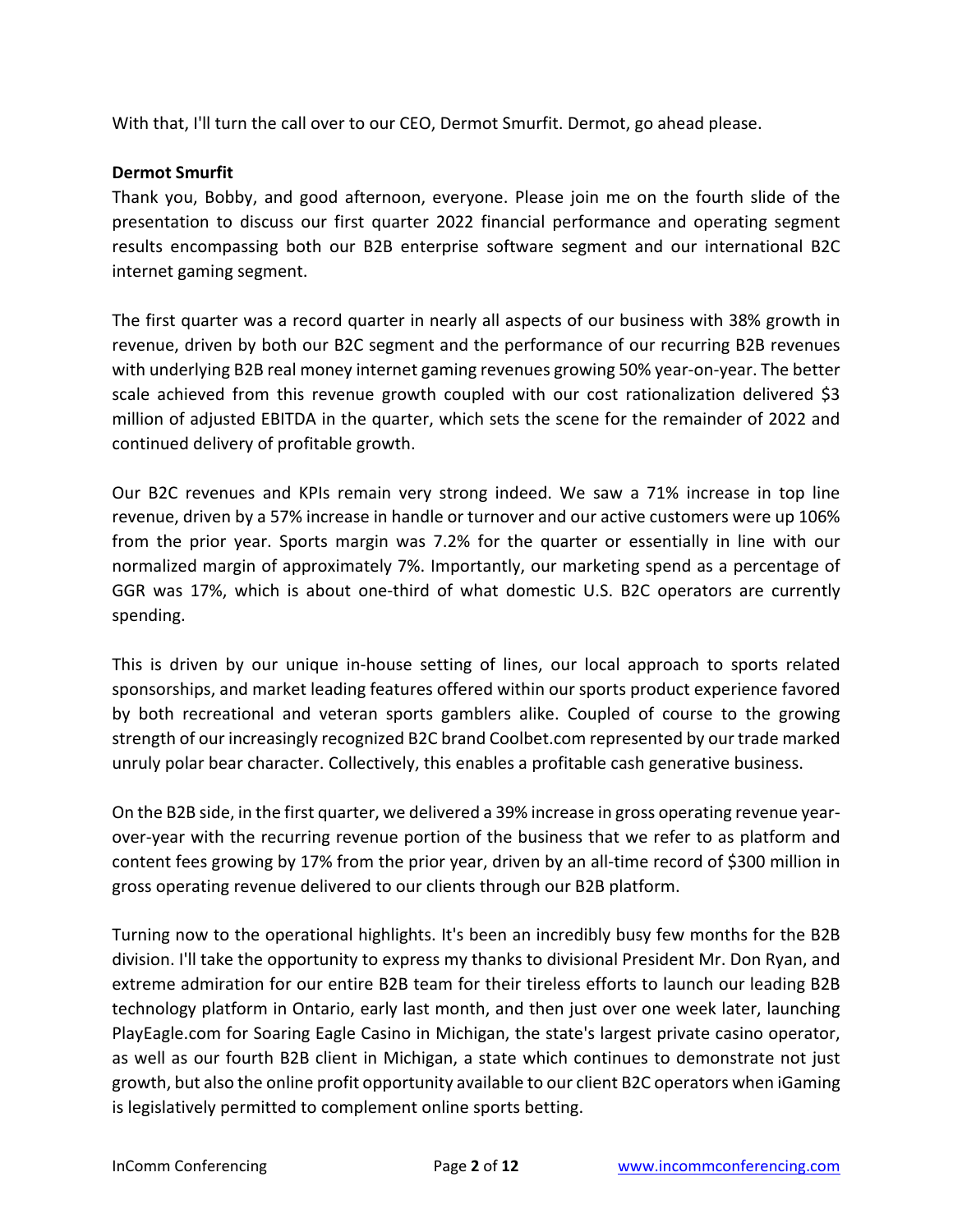With the domestic online profit opportunities still limited to just five states equipped with full iGaming, or six if you include Ontario, we believe we will see many more states implement iGaming legislation over time, as licensed B2C operators, who are our B2B clients increasingly direct their lobbying efforts towards passing incremental iGaming legislation, which most industry analysts acknowledge is critical to generating significant indirect profit from online sports betting.

I'll also of course congratulate Mr. Anders Karlsen and his B2C division for delivering solid sports marking performance during the first quarter, driving continued, efficient marketing performance and securing a prestigious industry award from the International Gaming Awards Organization, which acknowledged Coolbet.com as the international mobile operator of the year. All of us at GAN couldn't be more excited to bring the highly compelling Coolbet Mobile sports betting experience to the newly regulated Ontario market, which is comparable in size to the population of Pennsylvania.

We've already seen an impressive ramp in active end user players with many transitioned successfully from .com to .country. And with the native app waiting in the wings, we believe there are many years of profitable operations available to our B2C division on the northern doorstep of America, armed with one of the most exciting mobile sports betting experiences available online in any market.

Now, jumping to our outlook for the full year 2022. We are reiterating our full year revenue and adjusted EBITDA guidance. Currently, despite the uncertainty in the macroeconomic environment, we aren't seeing any signs of a pullback in gross operator revenue trends, which remain robust. Historically, gaming has been extremely resilient to changes in the broader economy. And with 20 years of experience under our belt, we know firsthand that Internet gaming tends to be recession resistant, as consumers elect to stay at home and engage more often online.

That said, we continue to refine our cost structure and will proactively adapt as necessary to the environment with an overarching focus to generate increased levels of adjusted EBITDA, profitability and free cash flow. We expect this focus to continue to yield positive adjusted EBITDA in every quarter of 2022 as profitable growth is our number one priority.

Our continuing focus on optimizing our cost structure has caused us to reevaluate the timing of pursuing select international B2C market expansion opportunities, particularly in light of the foreign currency headwind already created by the U.S. dollar strength during these uncertain times. Accordingly, we now view our prior 2023 revenue target of \$225 million as more aspirational and contingent on certain material B2B market opportunities, such as California Regulating Sports Gambling later this year and a successful B2C launch in Mexico anticipated well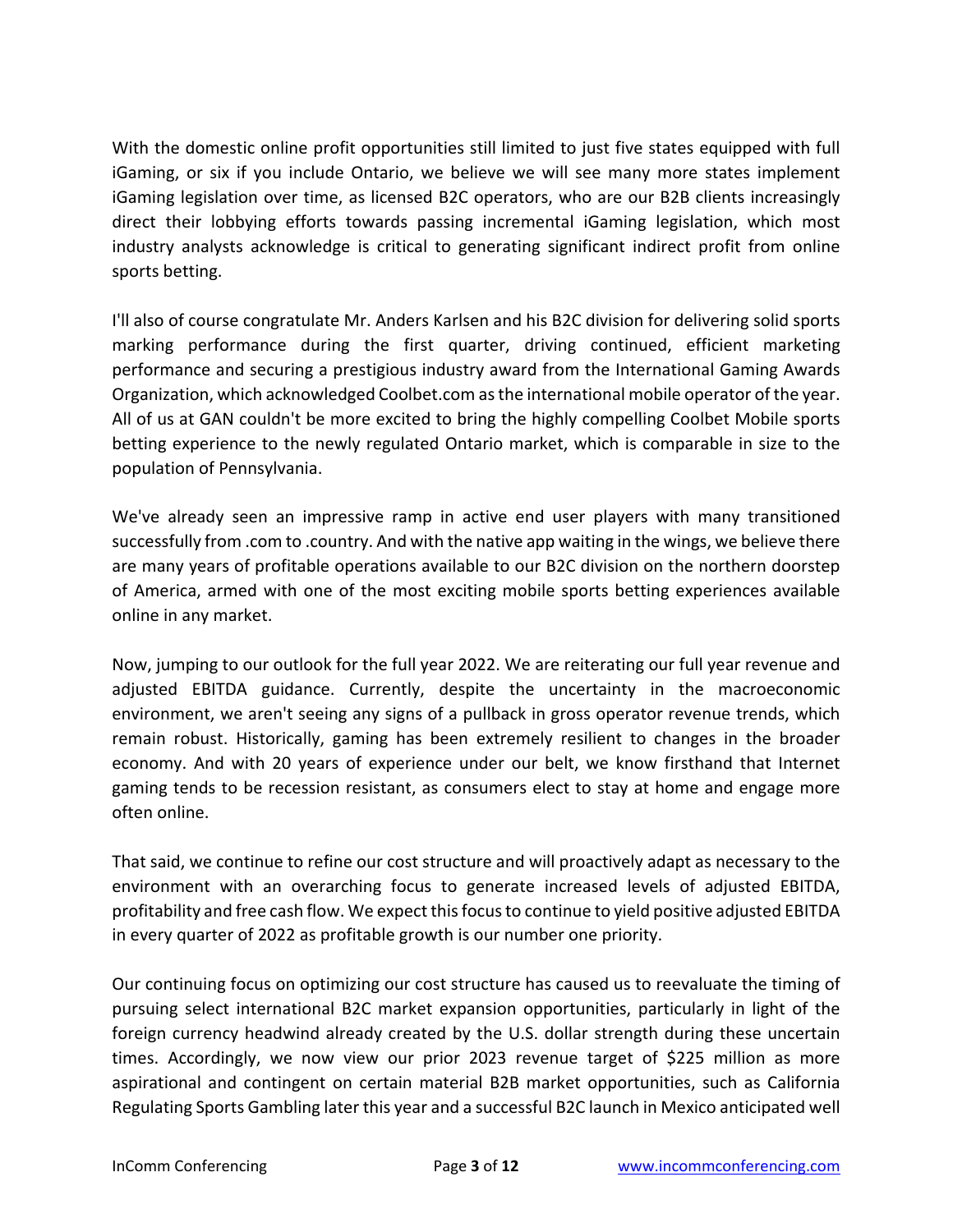before year's end. That said, our expectation of continued profitability improvements, as the business achieves better scale, coupled with our cost rationalization efforts, and our expectation for improved adjusted EBITDA generation going forward, remains unchanged.

Focusing on the continuing domestic B2B opportunity, particularly with our one stop shop capability as validated recently by Red Rock resorts continues to sit at the heart of our investment thesis. Remaining B2B in the U.S. is still the right path to follow here and remains an unshakeable central tenet of our industrial strategy aligned with our value creation strategy for continued implementation of efficiencies, margin expansion, and delivering continued profitability.

Profitable growth is now our primary agenda. And we remain highly confident in our existing full year guidance for 2022. But with regards to 2023, we will take a more opportunistic and measured approach consistent with our current priorities while keeping a close watch on California, which may create substantial B2B opportunities for our B2B platform, and of course, our GAN Sports omnichannel solutions.

Moving on to the next slide, please, slide five. Those strategic priorities for this year are focused on three key disciplines. I'm pleased with the progress we've made executing against them in the first quarter and the momentum we now have to make meaningful additional progress.

Our first priority is centered squarely on profitable growth. This past quarter, we reduced our largest expense line, adjusted G&A, by 16% year-over-year, while growing revenue nearly 40%. This demonstrates the inherent potential in our operating model with the appropriate level of scale.

We continue to see opportunity to achieve meaningful efficiencies, including the creation of what we call GameSTACK 2.0 prepared for operational launch in early 2023, and bringing together the best elements of Coolbet's B2C technology with the best parts of our B2B offering under the clear leadership of our Global CTO, Mr. Jan Roos, and his new technology management structure now firmly in place.

This drive towards GameSTACK 2.0 has two outcomes. Firstly, this ensures we will continue delivering a best-in-market offering for our domestic B2B clients and our B2C end user customers. And then secondly, this means we will benefit from \$10 million in real and identifiable cost savings over the next year, reducing our expense structure to further drive positive adjusted EBITDA growth.

The second key initiative playing out through the balance of this year is the rollout of our prior year investment strategy including GAN Sports and the Super RGS. This summer, we will launch GANSports in Mississippi which will be followed by Red Rock resorts to operate their entire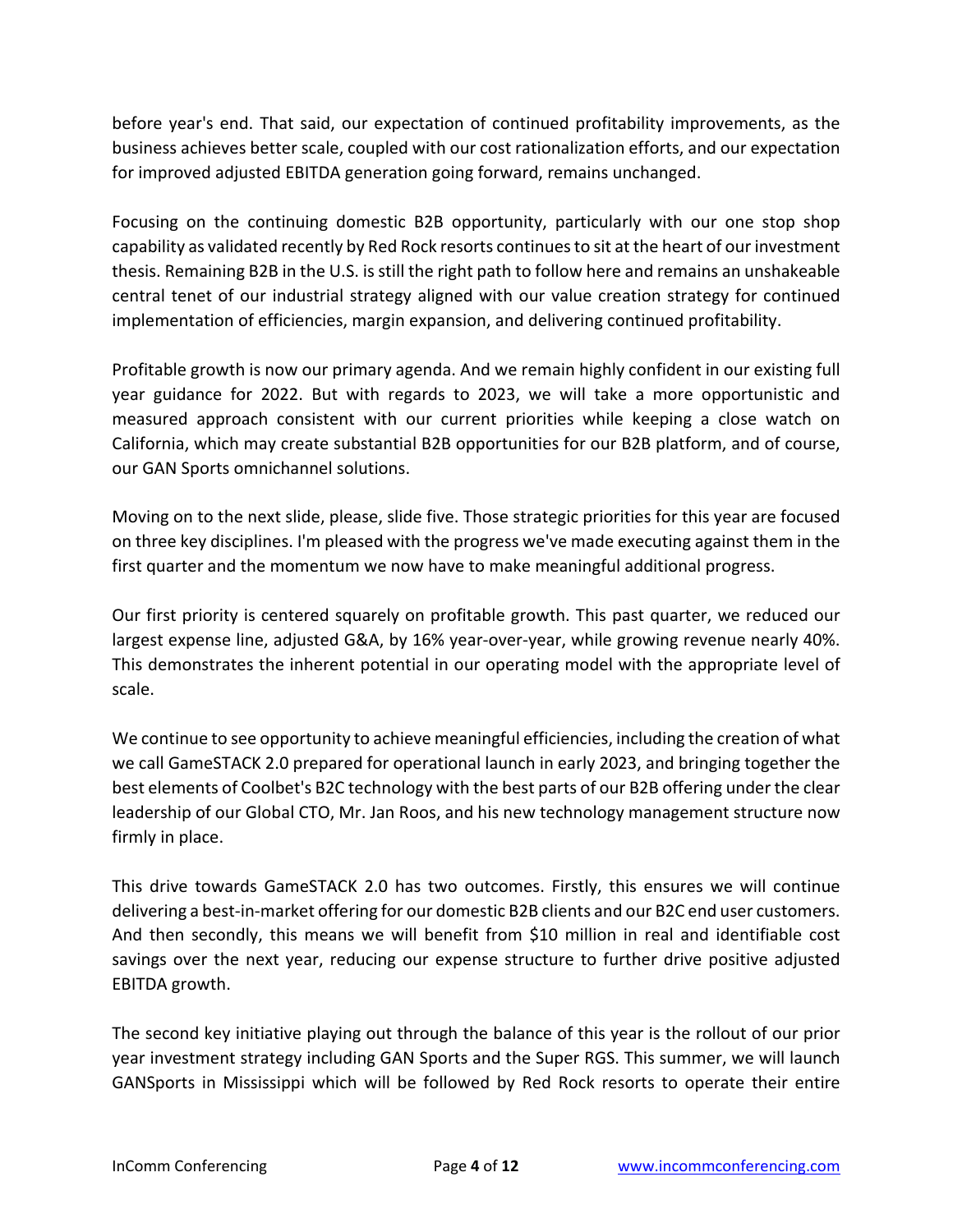omnichannel sports offering throughout the Las Vegas locals' market with a technical trial kicking off in the fourth quarter.

Finally, our third priority is organic growth across both B2B and B2C divisions. In the coming months, we'll launch B2B in two additional states, Mississippi and Arkansas, the latter of which will have a very limited number of operators and we therefore reasonably expect to garner our fair share of the sports betting opportunity there. We're also planning to launch in Mexico in the fourth quarter, a new regulated B2C opportunity for Coolbet coming relatively hot on the heels of a regulated B2C launch of internet gambling in Ontario, Canada.

Moving on to slide six, and here, I'll conclude my remarks which recaps the flurry of activity we had last month in Ontario, and just across the border in Michigan. Starting with Ontario, we launched our B2B technology platform for a leading sports first B2C operator, leveraging our entire game site platform to enable both online sports and of course, iGaming.

While we wouldn't want to extrapolate too much from what is essentially one month's worth of data so far, but we are happy to say that we're seeing initial customer signups and deposits on a similar ramp to the initial launch results from the state of New Jersey back in early fall of 2018, which appears highly encouraging. Concurrently in Ontario, we brought our award winning B2C offering live via the website coolbet.ca, which transitioned the existing player activity successfully from .com to .country.

Coolbet.ca has certain specific advantages in market specifically around ice hockey, where a sports trading team members have been setting ice hockey odds for more than 20 years. We've also been leaning into our strategy of local sports sponsorships and are thrilled to announced as our Canadian ambassador, the Olympics Gold Medalist Mr. Andre De Grasse, otherwise referred to as Canada's fastest man. Our marketing efforts in ONTARIO remain strategic and laser focused to generate day one profitability.

And so, just 10 days after launching in Ontario, we launched PlayEagle.com for Soaring Eagle Casino and Resort in Michigan, the state's largest tribal casino operator. This launch represents the very best of GAN's B2B division, delivering not only the enabling platform technology, but also supporting our Native American client with operational marketing services, led by Mr. Mayor Deutsch and his capable team in Tel Aviv, who are now delivering efficient user acquisition, digital marketing, and deploying our clients marketing capital responsibly.

Marketing services is an increasingly important aspect of our B2B divisional services. And we now service three separate B2B clients in three separate states for user acquisition and retention marketing of real money gamblers. Marketing services represents the lucrative cross sell opportunity, and our Israeli team now has a harder and compelling track record right here in the U.S.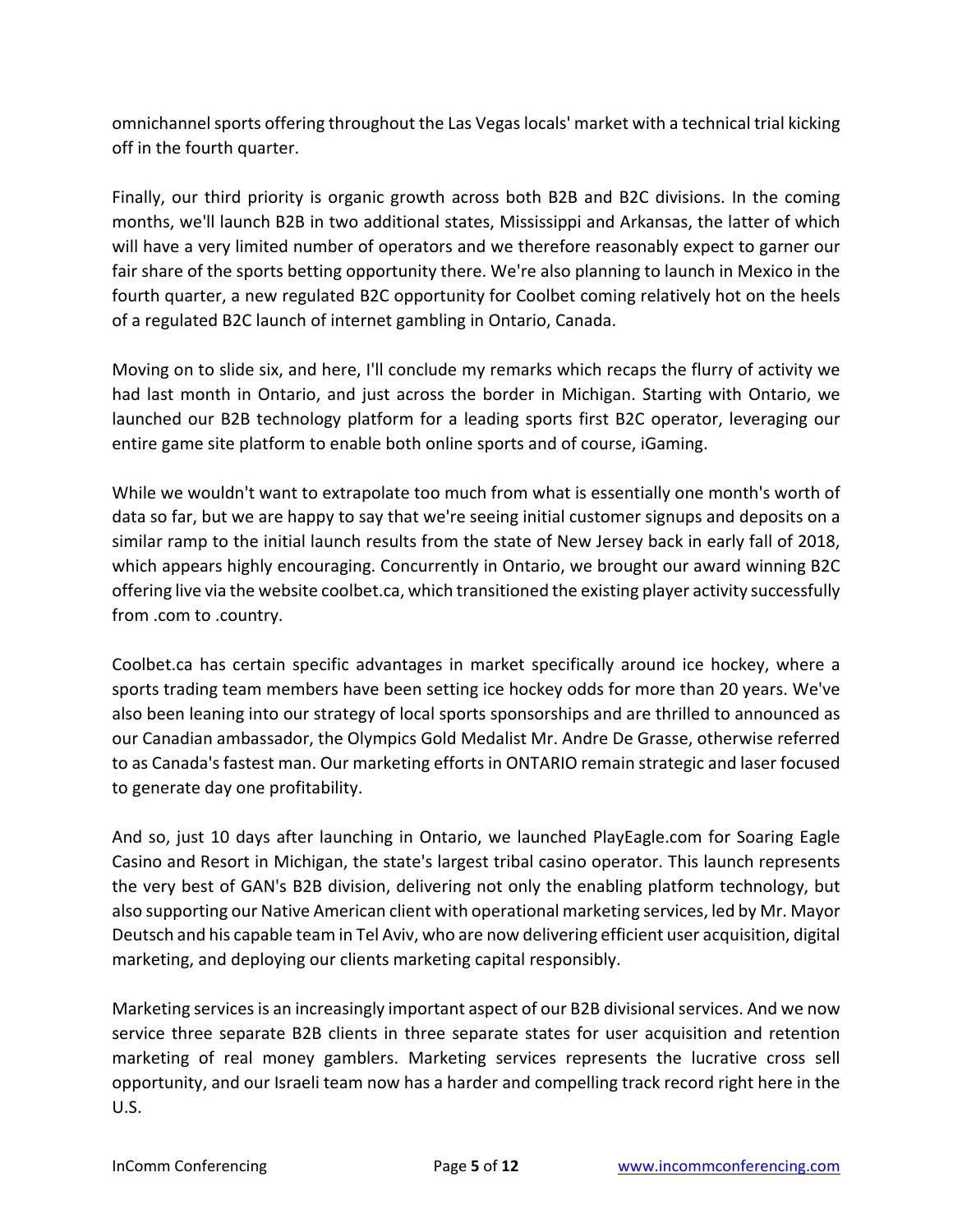As I mentioned last quarter, the U.S. B2B opportunity is taking longer than we originally forecast given some near-term headwinds, although we remain bullish in the mid to longer term. We also remain in the very early innings of Native American retail casino operators getting involved in online gambling of any kind. Collectively, Native American casino operators represent nearly half of all land-based casino gaming revenues here in the U.S. And so it's not unreasonable to assume they're all being equally major part of the U.S. online gambling opportunity as the market develops, and we're seeing them increasingly as participants in our B2B sales pipeline. We are well-positioned for this wave given our success in Michigan, and other relationships with some of the largest tribes including those in my home state of California, many of whom are long standing simulator gaming clients of ours.

Before turning the call over to Karen, I note that while I'm pleased with this quarter's results, and the start to our year, we're still in the very early innings of a massive opportunity in both domestic B2B and our international B2C markets. While the timing of new market openings and the general macro environments are uncertain, we continue to focus on what we can control and find additional ways to run the business more efficiently, and ultimately, more profitably.

The results will be accelerated adjusted EBITDA, strong top line growth, a great product for our clients that I'm confident will drive increased stakeholder value.

And with that, I'll pass the discussion to our CFO, Karen Flores. Karen?

# **Karen Flores**

Thank you, Dermot, and good afternoon, everyone. Some brief housekeeping items first. My comments today around our consolidated results will focus on year-over-year comparisons, given the effects of the Coolbet acquisition on January 1, 2021, as both periods now include the acquisitions.

Starting with our consolidated financial results on slide eight. Record first quarter revenue of \$37.5 million increased 38% from the prior year. Our revenue performance was driven by organic growth in both our B2C and B2B segments. I'll note this comparison includes \$3 million in onetime patent licensing revenue in the prior year quarter and excluding this revenue was up 55% yearover-year.

Q1 B2C segment revenue increased with organic growth across most of our operating markets. OSB hold returned to a normalized level this quarter of 7.2%, which is modestly above our historic normal hold of 7%. Active customers of 230,000 were up over 100% from 112,000 in the prior year, which drove 584 million in handle, up 57% from the prior year. Overall, Q1 B2C segment revenue of \$24.4 million increased 71% versus prior year based primarily on expansion of the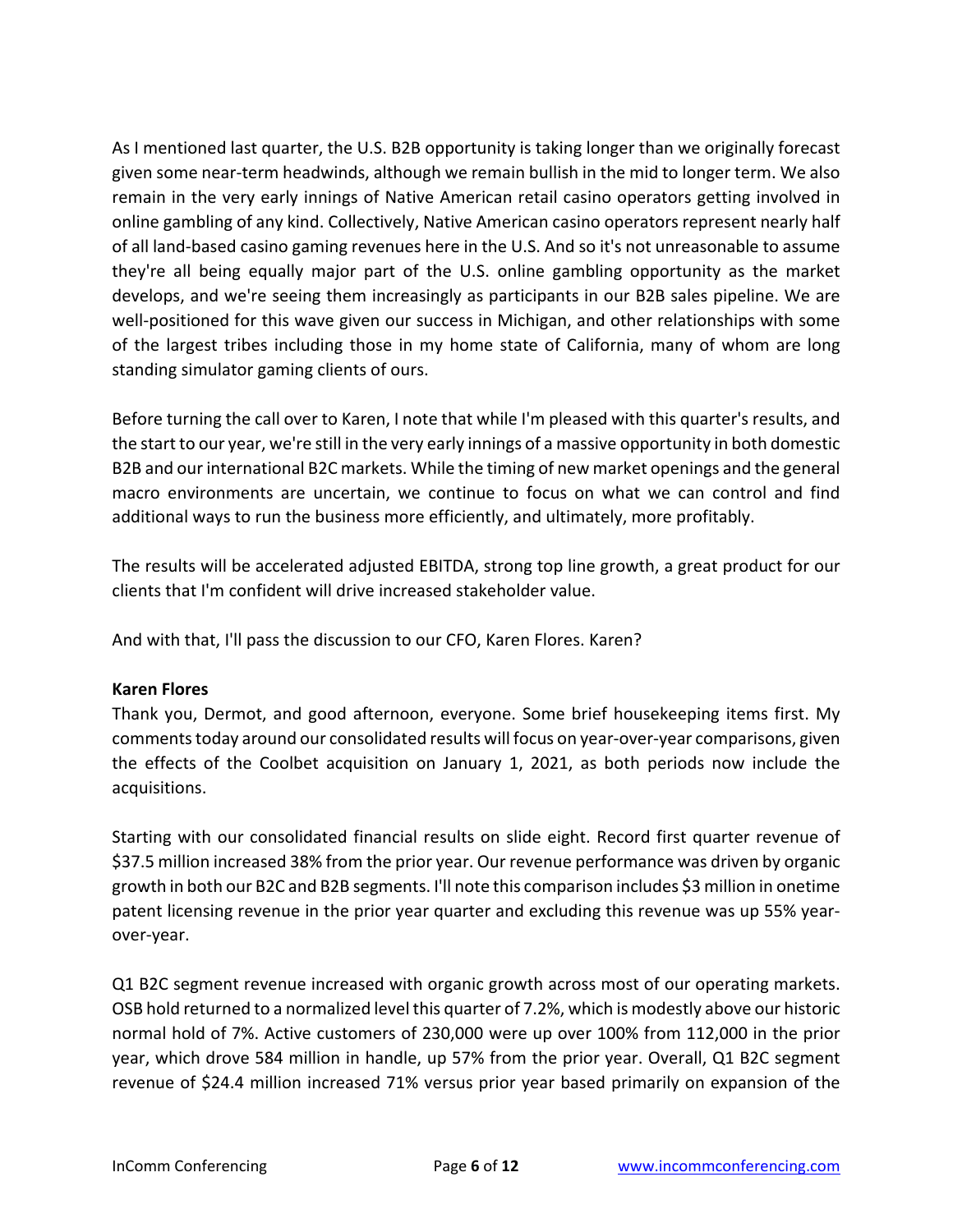customer base in existing markets. Q1 B2B segment revenue of \$13.1 million increased 2% versus the prior year, which again includes 3 million in patent licensing revenue.

Recurring revenue represented 82% of segment revenue and increased to 17% to \$10.7 million. The increase was driven by 39% growth in gross operator revenue, with the strongest growth coming from U.S. real money gaming, which increased 49% year-over-year, with a corresponding increase in net revenue. We observed strong organic growth in Michigan, New Jersey, and Pennsylvania, along with our new states of Connecticut and West Virginia. Our Italian and simulated businesses were down 4% and 1%, respectively.

Adjusted operating expenses were \$22.8 million in the first quarter versus \$17.9 million in the prior year quarter. Looking at adjusted OpEx as a percent of revenue, expenses were 61% of revenue, which is down 500 basis points from 66% in the prior year. In this quarter, we also incurred \$1.1 million of restructuring charges.

Our biggest operating expense G&A was \$8.3 million adjusted or 22% of revenue, which was down materially from 36% in the prior year quarter. The growth in our revenues in conjunction with our cost rationalization efforts resulted in \$3 million of adjusted EBITDA as compared to \$500,000 in the prior year quarter. Though the current quarter includes a significant foreign currency impact of \$900,000 versus an immaterial number in the prior year quarter, our net loss was also reduced as a result of our scaling and cost discipline to \$4.5 million versus \$5.6 million in the prior year quarter.

This April, we successfully completed a \$30 million term loan. The new loan provides us additional flexibility to execute our balanced capital allocation plan centered around investing in our B2B offering and growing Coolbet in our B2C presence.

We will opportunistically consider share repurchases given we believe our share price currently does not reflect the long-term opportunities we see ahead of us. However, we are still in hyper growth mode as a company and given the broader macro uncertainty, all capital allocation decisions will be appropriately contemplated.

We are reiterating our full year revenue guidance of \$155 million to \$165 million and adjusted EBITDA of \$15 million to \$20 million. We expect international seasonality in the second quarter, and our strongest quarter this year will be the World Cup occurring in Q4 over the months of November and December. As such, we expect a stronger second half of the year. That said, we continue to expect to be adjusted EBITDA positive in every quarter this year, driven by our profitable B2C business, scaling of our B2B business that is largely recurring, and cost controls we are implementing throughout the company. Our focus remains squarely on execution and cost control to drive near-term profitability, while strategically investing in new market opportunities, GAN Sports and Super RGS.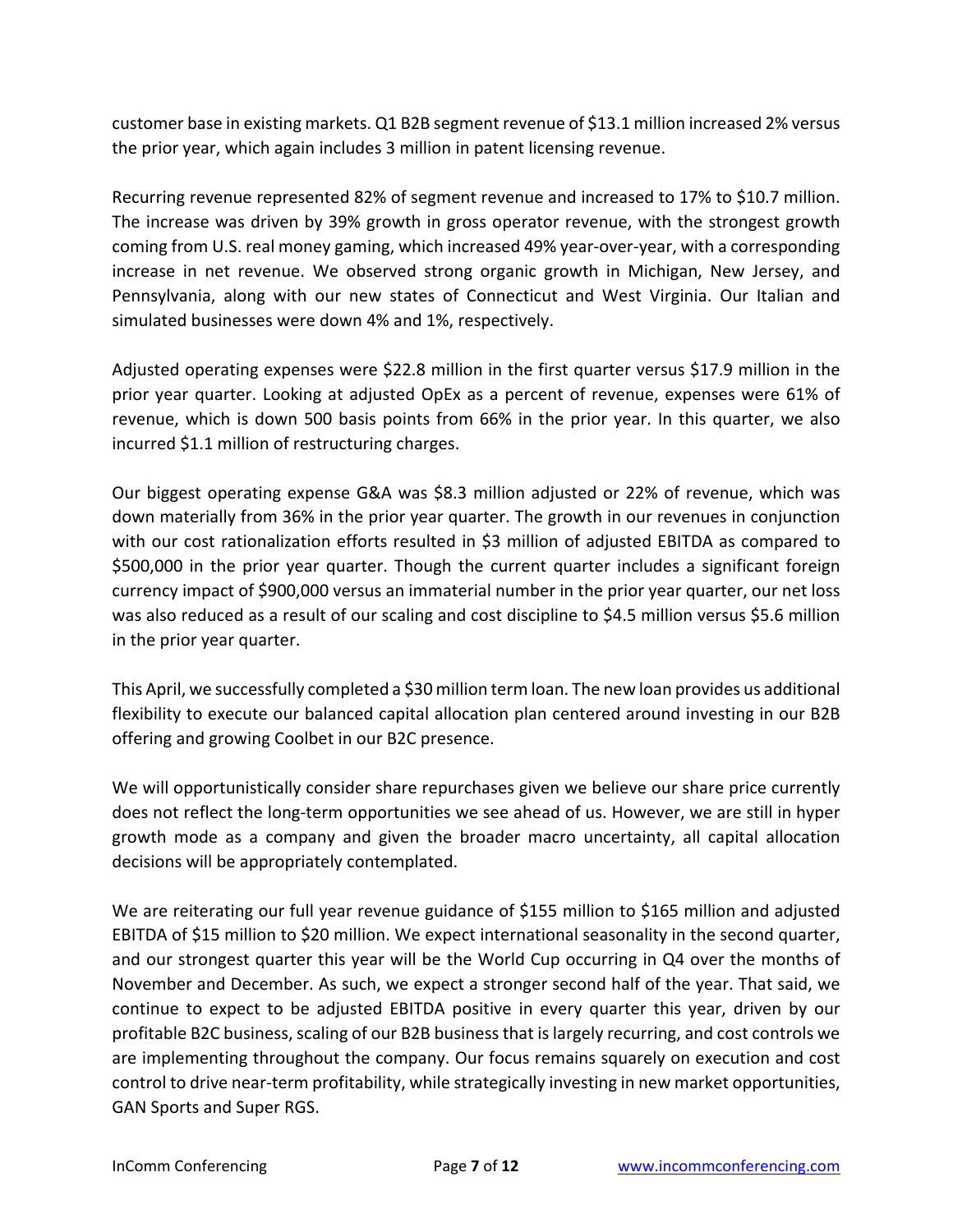Moving on to the next slide, slide nice. We have been implementing cost controls along with other strategic initiatives that are expected to accelerate adjusted EBITDA generation and improved profitability. The early signs of this were evident this quarter. Looking at our three functional OpEx areas. We see an opportunity to improve both the short-term cost structure and the longer-term scalability while still meaningfully growing our top line.

First, I'll touch on our sales and marketing expense. The cost of B2B trade shows such as Global Gaming Expo or G2E, are largely fixed in nature. On the marketing front, Coolbet's local sponsorships generate high ROI, are carefully contemplated, and are a fraction of what a similar cost would be in the U.S.

The second item is product and technology. As Dermot already touched upon, we are developing GameSTACK 2.0, which will result in considerable operational efficiencies in the organization without impacting the pace of client deployments. The outcome is an anticipated \$10 million in annualized cost savings. Finally, looking at G&A, we continue to bring more corporate functions in-house including tax, legal, and accounting, which is resulting in notable cost savings. This line item is highly fixed and scalable.

Moving on to slide 10 and to wrap up my remarks, we delivered strong growth this quarter, scaled down our OpEx, and delivered \$3 million of adjusted EBITDA. Operationally, we recently launched our fourth client in Michigan, our first B2B client in Ontario, and brought Coolbet into Ontario as well. That said, we still have a lot of work to do as we focus on launching GAN Sports and continue to improve the cost structure to drive accelerated adjusted EBITDA and ultimately free cash flow.

I'll now turn the line over to the operator to open it up for questions. David, back to you.

### **Operator**

Thank you. At this time, we will be conducting a question and answer session. If you would like to ask a question, please press star one on your telephone keypad. A confirmation tone will indicate your line is in the question queue. If at any time you wish to remove your question from the queue, please press star two. For participants using speaker equipment it may be necessary to pick up your handset before pressing the star keys. Once again to ask a question, please press star one. And we'll pause for one moment to pull for questions.

Our first question is from Chad Beynon with Macquarie.

### **Chad Beynon**

Hi. Good afternoon and thanks for taking my question. Wanted to talk about Ontario for a second. You spoke about the transition from .com to .country. Wondering if you could expand a little bit in terms of what the near-term impact could be for Coolbet in the second quarter? It sounds like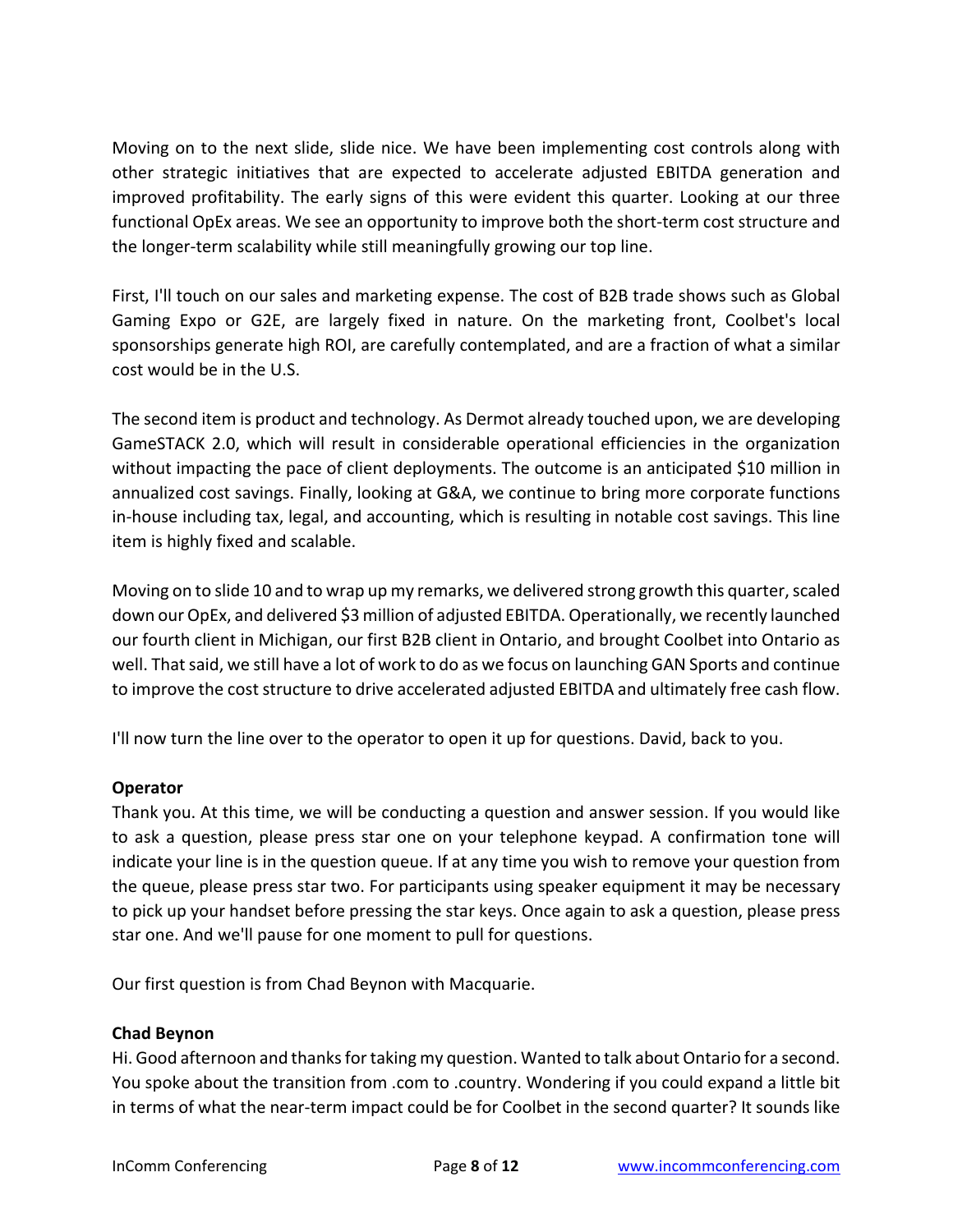the .country, you're acquiring customers or transitioning customers pretty well. But just wondering if there's a near-term impact? And then just from a competitive standpoint, is the market kind of as expected, or more or less operators in the market? Thanks.

#### **Dermot Smurfit**

Thanks, Chad. I'll take the last part of the question first, and then invite Karen to comment on the first. But no, the market is pretty much as expected. Our client appears to be ranked around third place in the market and we're very happy with initial ramp up. It's been eerily similar to the September 2018 ramp up when we launched online sports betting and iGaming in the state of New Jersey. So that's all very positive and we're happy with the competitive position of both our B2B clients and Coolbet. I mean, Coolbet has a native app that they're waiting on, which is waiting in the wings ph currently will be out at some point in the second quarter. And I think the operational marketing has been very, very efficient and very conservative.

Karen, any other comments on that?

#### **Karen Flores**

No. I mean, I think it's the rollout so far, we're very early innings into it, but we haven't seen any notable differences otherwise from what we were expecting. So I think we're off to a great start on both sides.

### **Chad Beynon**

Great. Thanks. And then on the revenue guidance, last quarter I think you've mentioned \$50 million to \$55 million of the revenue guidance would come from B2B. Just wanted to confirm that the split between B2C and B2B is the same. And then the second part of that is, can you talk about the take rate on the B2B business kind of where that's gone? And given the additional content that you have with Silverback and Ainsworth, if you can -- if we should expect to see that pick up in the back half of the year? Thank you.

#### **Karen Flores**

Sure. So we have not seen the effects of the B2B take rate increasing as of yet. So you'll notice that when we're comparing it to the first quarter last year, we have the effect of course of patent licensing revenue. We're still in this range of 4% to 5%. We believe that the take rate will increase as we move towards the second half of the year as more content is coming out, as we start to scale sports, Super RGS, but we're really not going to see the full effects of that until really next year, where we expect the take rate to be above 5%.

#### **Chad Beynon**

Okay. And then just in terms of the split between B2C and B2B on the revenue guide?

#### **Karen Flores**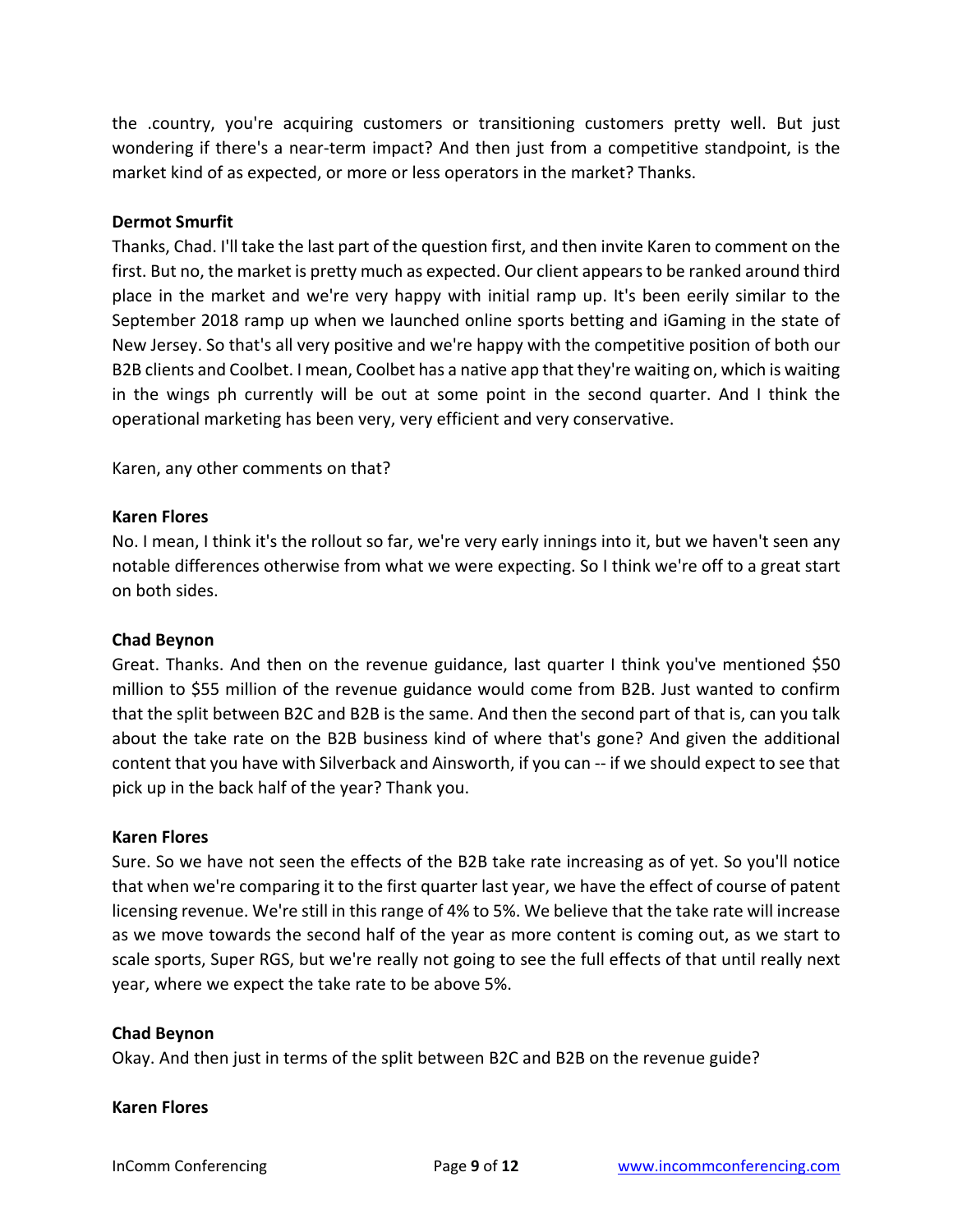There's no change to the split in the guidance.

#### **Chad Beynon**

Perfect. Thank you very much. Appreciate it.

#### **Operator**

Our next question comes from the line of David Katz with Jefferies.

#### **David Katz**

Hi. Afternoon, everyone. Thanks for taking my questions. Can we just delve a little farther with California and what you may be able to know there? It seems there maybe you two competing efforts. The one that's more tribal, one that's more commercially driven. Can you just share your thoughts on both of those and sort of how you are positioned within each of those or how you see your chances within each of those or preference, et cetera?

#### **Dermot Smurfit**

Yes, David, thanks for the question. I mean, you're right. There are two competing proposals out there for California towards the back end of this year. And thankfully, it appears that the third proposal which may have led to significant voter confusion has been benched at least for now. So there will be two proposals going on to the ballots. I mean, as a general statement, I think if either win we will still have a hand to play in the poker game of California sports betting. We're particularly positive on the tribal initiatives. The tribal initiatives, we've obviously been here active with simulated gaming in California for many, many years, since 2014. And we have a very strong track record of converting simulated gaming operator clients into real money gambling B2B clients. So we lean in favor of the native American initiative on the basis of those fully developed long-term relationships that we have and enjoy right here in California.

#### **David Katz**

Understood. I do have a couple other details, but I'm going to jump back into queue. Thanks very much.

#### **Operator**

Our next question is from Ryan Sigdahl with Craig-Hallum.

#### **Ryan Sigdahl**

Good afternoon. Curious if you could elaborate on why GameSTACK 2.0 will be more efficient and save \$10 million annually versus 1.0? And just maybe some additional details and qualitatively what improvements are coming there?

#### **Dermot Smurfit**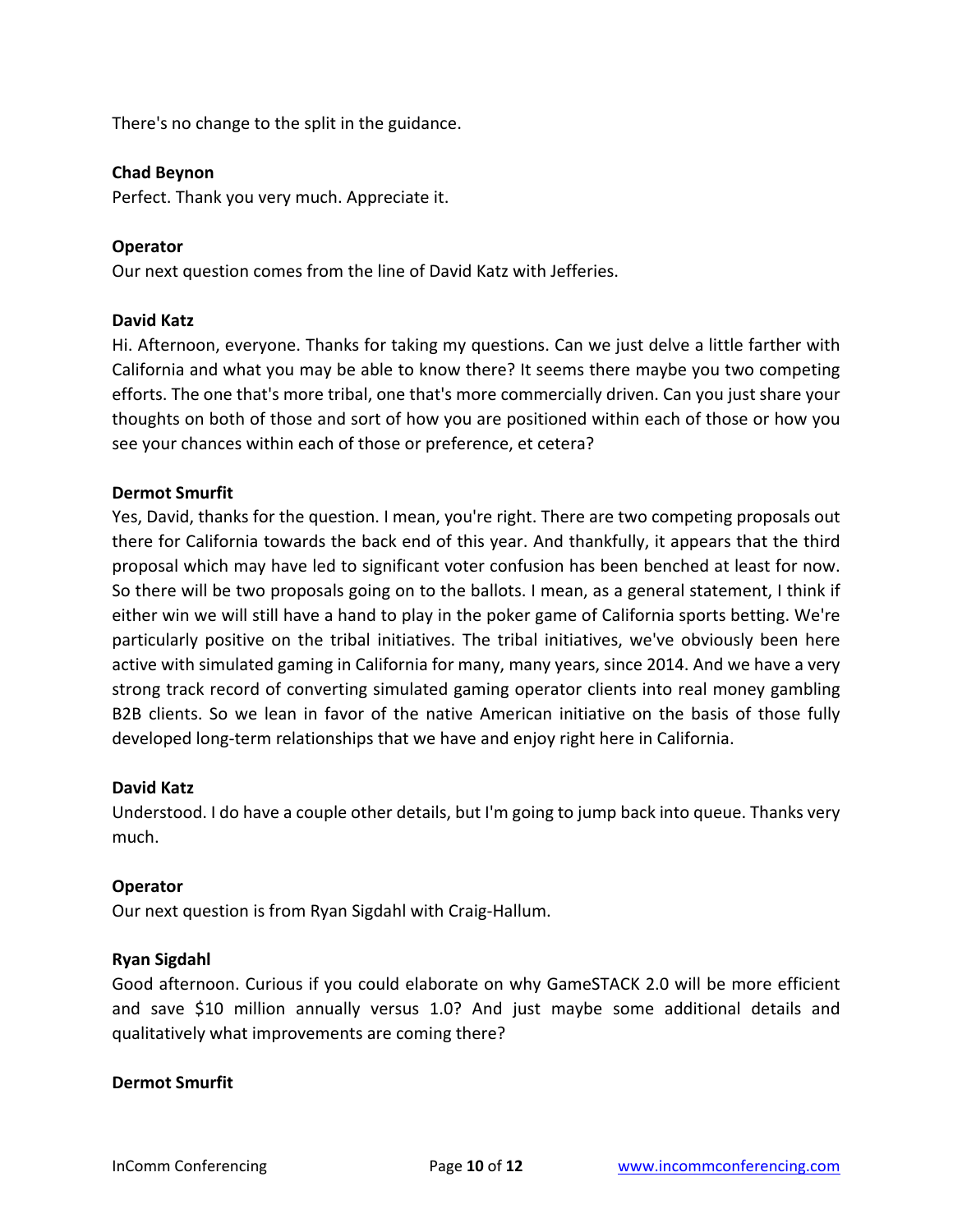Yes, Ryan. I'm happy to take that. I mean, you're really talking about one leadership group in software engineering globally moving to one technology system, which is competent to hybrid of GAN existing tech and Coolbet existing tech. One of the most interesting technical efficiencies is certain aspects of the Coolbet software, which allow, instead of three software engineers to work on a project, one software engineer can work and complete that exact same project. And that's really at the core of the critical engineering efficiency that we're moving towards for launch in very early 2023. Hopefully, that's helpful.

### **Ryan Sigdahl**

So launches in early 2023 and then the \$10 million could be incremental beyond that starting once this launches. Is that correct?

### **Karen Flores**

No, the \$10 million is starting to take effect this quarter. But we'll see that unfold over the course of the year as we have moved through periods of restructuring. So most of that will be identified through this year, I would say about 70% of it this year, with the remainder coming in next year.

### **Ryan Sigdahl**

And of that 70%, Karen, is that within guidance, or is that incremental?

### **Karen Flores**

It is within guidance.

### **Ryan Sigdahl**

Great. Then just one on the 2023 outlook. You talked some about California. But did I catch you right in the prepared marks? So you were previously assuming California and now you aren't? I guess, can you walk through the puts and takes on 2023 of what assumptions have changed?

### **Karen Flores**

Well, as Dermot was alluding to, a lot of it is also just around the cadence of our international launches. So in the original guidance, we had assumed effectively two new territories per year for Coolbet as an example, where between now and the end of next year, it really is primarily around Mexico, that's going to be our focus. So we're really only expecting one launch. So it's really again, as you can sort of compare it to the U.S. opportunity there's a slight delay there. But the point that I would highlight around 2023 is, while it may be aspirational, as we say for the 225, we are really focused on bottom line profit. And so we don't think that there is going to have a delay in achieving long-term margins that we're pacing towards, that 30% to 35% range that we previously guided to. We will be on track to achieve that even with the revenue number for 225 being aspirational because the focus really is profit.

### **Ryan Sigdahl**